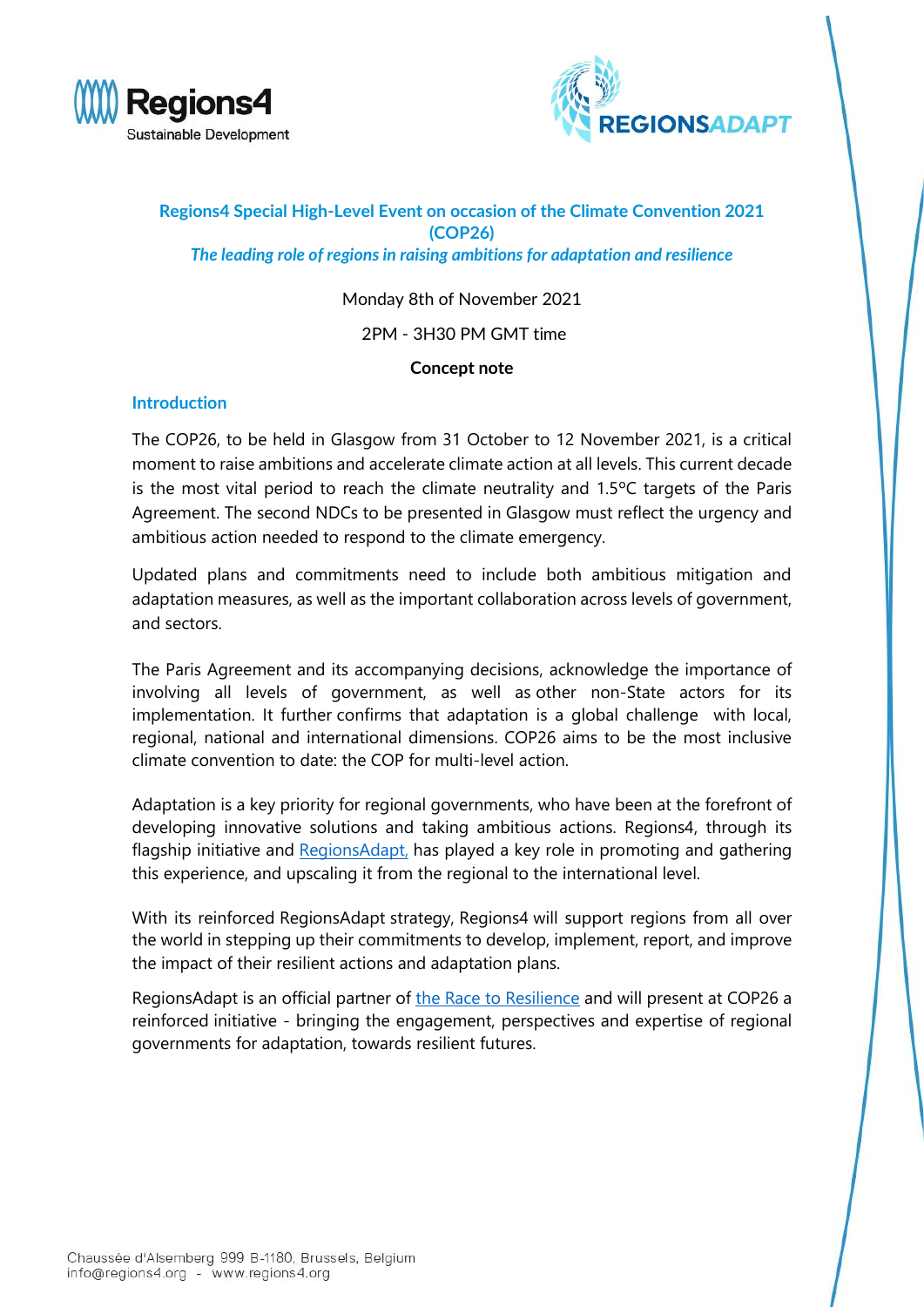

# **Objective of the side-event**

This virtual side event will look at how regional governments contribute to raise ambitions on adaptation and are key to deliver climate resilient actions on the ground, looking at the lessons learnt and good practices from 5 years of experiences of the RegionsAdapt initiative, that can fuel the negotiations, and bring incentives for higher ambitions across levels of government.

It will further reveal common challenges and provide recommendations for policymakers to guide the development and implementation of national, regional and local adaptation plans and strategies. Furthermore, it will show how mainstreaming adaptation through key relevant sectors can help accelerate ambition and how regional governments are working hand in hand with their national and local counterparts, fostering a multi-level governance approach for climate action.

#### **Organizers**

This virtual side - event will be organized by Regions4 with a number of regional governments from across the world, in collaboration with the Race to Resilience Campaign, and is part of the official agenda of the Multi-Level Action Pavilion at COP26.

**Lead organizer:** Regions4 Sustainable Development

**Co-organizers (members of Regions4 and RegionsAdapt):** Regional governments of the Basque Country, Gossas, Cross River State, CONGOPE Ecuador, Sao Paolo, Mancomunidad Regional de los Andes, Scotland, Lombardy (confirmed) British Columbia (TBC)

**Partners:** Race to Resilience, Basque Center for Climate Change (BC3), ORU-Fogar, European Committee of Regions (CoR), Assembly of European Regions, Local Governments and Municipal Authorities Constituency (LGMA), CDP, Climate-KIC, World Resource Institute (WRI).

# **AGENDA (90 minutes)**

- $\rightarrow$  Video of RegionsVoice for climate, campaign (2 min)
- $\rightarrow$  Welcome words by moderator: Dr. Susan Chomba, Global Ambassador of the UNFCCC's Race to Zero and Race to Resilience campaigns – (3 min)
- **I. Regional governments' leadership on adaptation and resilience -** (15 min)

### Opening remarks

- Mr. Gonzalo Muñoz, the UN High Level Climate Action Champion from Chile (TBC)
- Rt Hon. María Aranzazu Tapia, Minister for Economic Development, Sustainability and Environment, Basque Country Government & Regions4 President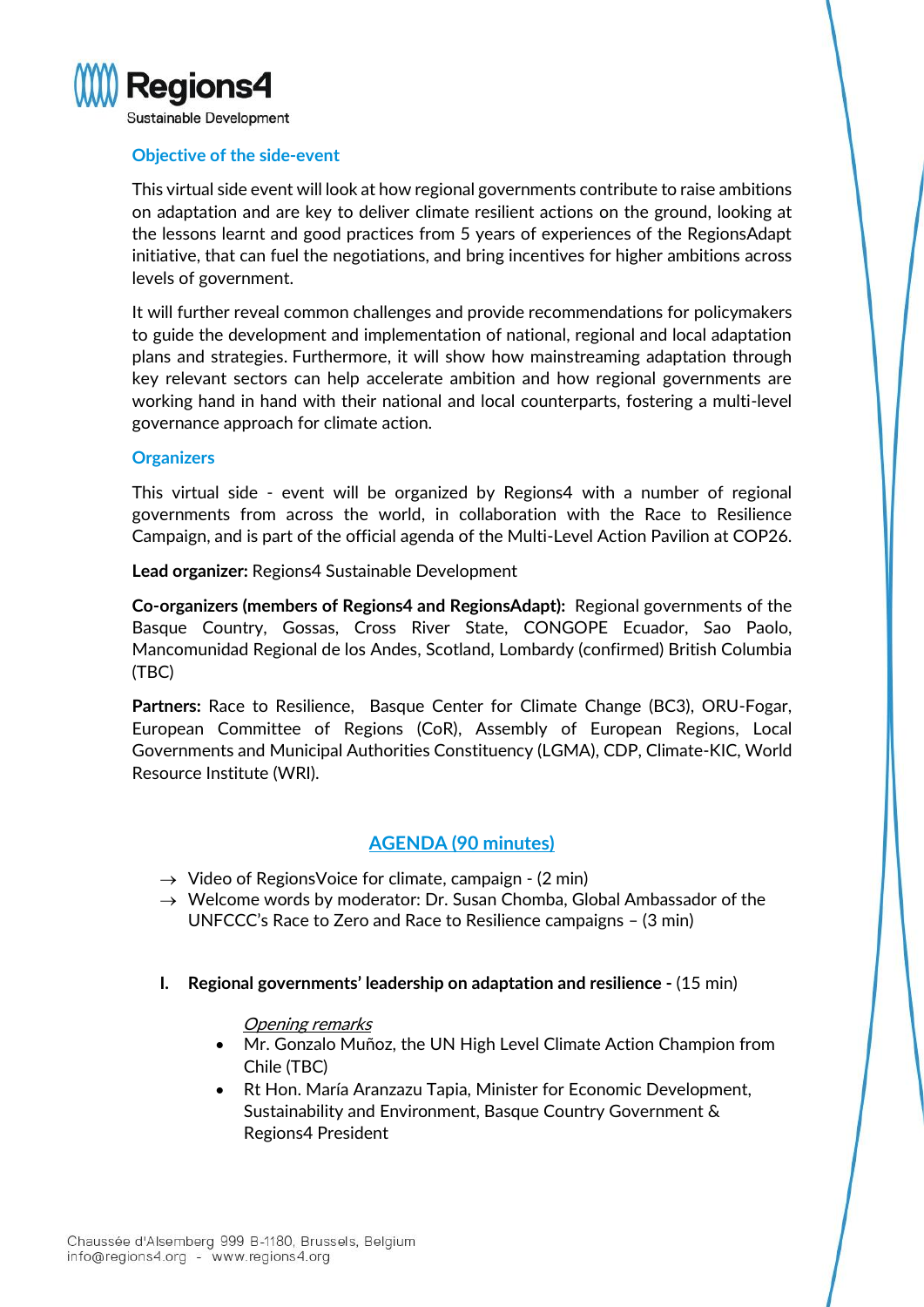

- Rt Hon. Mairi McAllan, Minister for Environment, Biodiversity and Land Reform, Scottish Government (TBC)
- **II. Regional governments' perspective and recommendations to accelerate climate adaptation and build resilience -** (45 min)
- Lessons learnt and recommendations from the RegionsAdapt initiative (5 min)
	- Overview of Regions4 policy brief for COP26 and recommendations – Mrs Natalia Uribe, Regions4 Secretary General, and Mrs Maria José Sanz, Director of the Basque Center for Climate Change (BC3)
- High-Level panel discussion on regional governments' expertise on climate adaptation (40 min)
- Rt Hon. George Heyman, Minister of Environment and Climate Change, British Columbia, Canada
- Mrs. Nuin-Tara Key, Director of Resilience in California, USA
- Rt Hon. Senator Ben Ayadé, Governor of Cross River State, Nigeria (TBC)
- Rt Hon. Adama Diallo, President of Regional Council of Gossas, Senegal
- Rt Hon. Pablo Jurado Moreno, President of CONGOPE, Provincial Prefect of Imbabura, Ecuador (TBC)
- Rt Hon. Javier Gallegos Barrientos, Regional governor of Ica, Executive President of Mancomunidad Regional de los Andes, Peru (TBC)

Overall questions for speakers (5 min each):

- How have you been able to raise ambitions of your adaptation plans, or climate resilient actions? What are the driving forces for raising ambitions?
- How did you collaborate across sectors and levels of governments?
- What are the challenges and how are you handling them?
- Looking ahead what is your suggestion for scaling up adaptation actions at the speed required?
- **III. Ensuring COP26 delivers on ambitions: contributions and aspirations of regional governments -** (15 min)
- $\rightarrow$  Regional governments statement for COP26 Rt Hon. Raffaele Cattaneo, Regional Minister, Environment and Climate Change, Lombardy – 5 min
- $\rightarrow$  Presentation of overall RegionsAdapt pledge to Race to Resilience campaign and regions commitments - Rt Hon. Eduardo Trani, Sub-Secretary of Environment of São Paulo, Brazil – 5 min (TBC)
- $\rightarrow$  Wrap up by Moderator: Dr. Susan Chomba